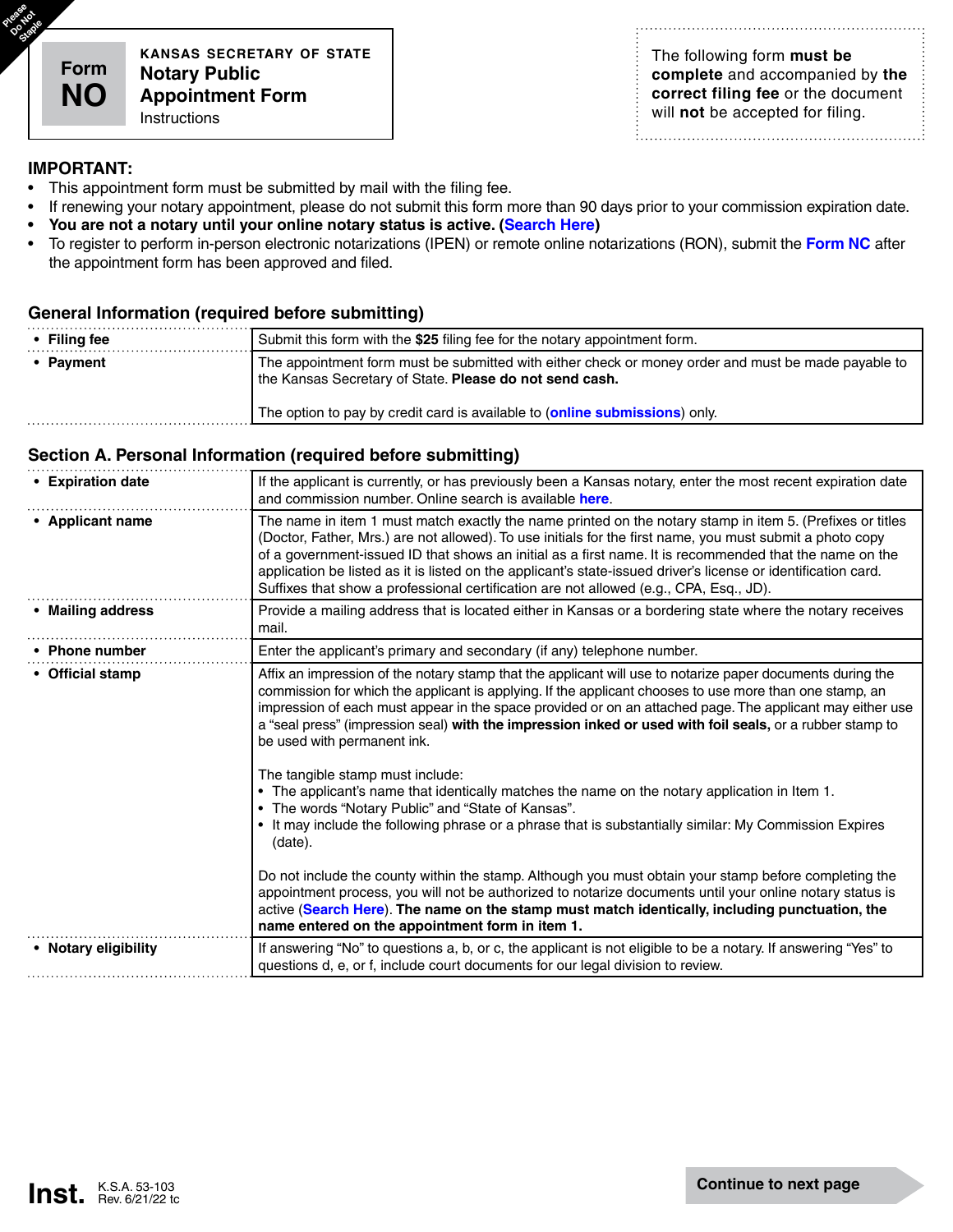Please<sup>e</sup><br>Oostaple

## **Section B. Oath (required before submitting)**

| • Oath                                     | The applicant must sign the appointment form after reciting the oath in the presence of a notary public.<br>The affirmation statement in parentheses may be recited instead of the bolded words in the oath. |
|--------------------------------------------|--------------------------------------------------------------------------------------------------------------------------------------------------------------------------------------------------------------|
| • Signature                                | A sample of a wet ink signature is required from the applicant. This includes if the oath is remotely or<br>electronically notarized. Attach a page with a wet ink signature if signing electronically.      |
| • Notarization of applicant's<br>signature | The applicant's signature must be notarized. A notary must complete the notarization below the applicant's<br>signature.                                                                                     |

## **Section C. Notary Surety Bond (required before submitting)**

| • Surety bond             | A notary public is required to be bonded in the sum of \$12,000 for a four (4) year period coinciding with<br>the appointment. The bond must be a commercial surety bond from an insurance company licensed to do<br>business in Kansas. The surety company must complete this section.                                                                       |
|---------------------------|---------------------------------------------------------------------------------------------------------------------------------------------------------------------------------------------------------------------------------------------------------------------------------------------------------------------------------------------------------------|
| • Surety name and address | The surety company enters its name and address.                                                                                                                                                                                                                                                                                                               |
| • Surety signature        | The signature is completed by the Attorney-in-Fact from the surety company and includes the date the<br>bond was signed. A surety company must affix a corporate seal or attach its Power of Attorney. No other<br>information is required to be submitted to the Kansas Secretary of State's Office. Do not include error and<br>omissions policy documents. |

## **Additional Information: Please review the [Kansas Notary Public Handbook](http://www.sos.ks.gov/forms/administration/NotaryHandbook.pdf) for more information regarding Kansas notaries.**

## **Please file [Form NC](http://www.sos.ks.gov/eforms/user_login.aspx?frm=NO) online to:**

- **• Change a name**
- **• Change an address**
- **• Terminate a notary commission**
- **• Report a journal lost or stolen**
- **• Change a stamp or report a stamp lost or stolen**
- **• Change or update surety bond information**
- **• Add an IPEN or RON registration to an existing notary commission**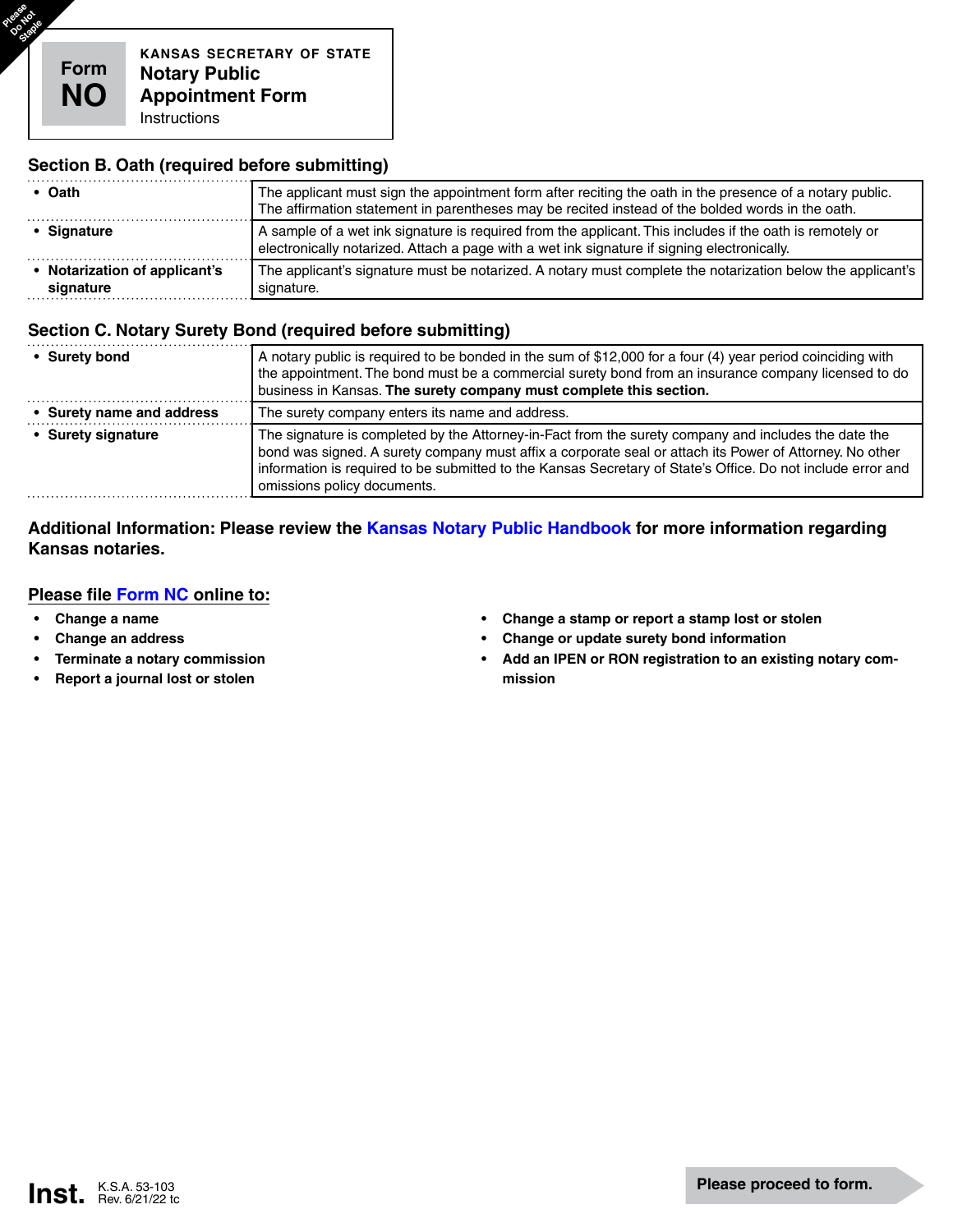| <b>Notary Public</b>   | <b>Print</b>                                                                                                               |                                     | <b>Reset</b> | <b>KANSAS SECRETARY OF STATE</b>                 |                                 |
|------------------------|----------------------------------------------------------------------------------------------------------------------------|-------------------------------------|--------------|--------------------------------------------------|---------------------------------|
| 毁恩<br>Appointment Form | Please complete the form, print and<br>mail to the Kansas Secretary of State.<br>Selecting 'Print' will print the form and |                                     |              | Memorial Hall, 1st Floor<br>120 S.W. 10th Avenue | (785) 296-4564<br>notary@ks.gov |
| □心字 Form NO            |                                                                                                                            | "Reset' will clear the entire form. |              | Topeka, KS 66612-1594                            | sos.ks.gov                      |

**IMPORTANT:** This form must be submitted by mail and include the filing fee. If renewing a notary commission, please do not submit the form before 90 days prior to your current commission expiration date. Once you are a Kansas notary and want to add IPEN or RON to your existing notary commission, please complete **[Form NC](http://www.sos.ks.gov/eforms/user_login.aspx?frm=NO)**.

| Expiration date of your most recent Kansas appointment: (Search Here)<br>Month<br>Day<br>Year |  | Current or most recent commission number: (Search Here)                                |  |
|-----------------------------------------------------------------------------------------------|--|----------------------------------------------------------------------------------------|--|
|                                                                                               |  |                                                                                        |  |
| passed.)                                                                                      |  | (Your current commission expiration date must be used until the date of expiration has |  |

# **A. Personal Information**

| First | Middle | Last |
|-------|--------|------|
|       |        |      |
|       |        |      |

**2. Mailing address** (Must be an address located either in Kansas or a bordering state)

| <b>Mailing Address</b> |       |     | Primary |
|------------------------|-------|-----|---------|
| City                   | State | Zip | Second  |

**1. Applicant's name** (Must match name on the stamp in Item 5.) **Previous name** (If your name has changed from the previous appointment.)

#### **3. Phone number** (Required)

Secondary (Optional)

#### **4. Email** (Optional)

#### **5. Affix an impression of applicant's stamp**

(Name on stamp must match applicant's name in Item 1. Include all stamps that will be used during this commission. You may include an attached page for additional stamps.)

a. Stamps for tangible (paper) documents. Required before submitting application.

### **6. Notary Eligibility** (This section must be completed.)

| a. Are you at least 18 years of age?                                                                                                                                                                                                           | $\Box$ Yes | $\Box$ No |
|------------------------------------------------------------------------------------------------------------------------------------------------------------------------------------------------------------------------------------------------|------------|-----------|
| b. Are you a resident of Kansas? Or, are you a resident of a state bordering Kansas with a regular place of employment or<br>practice in Kansas? If you meet either of these requirements, check "Yes."                                        | $\Box$ Yes | $\Box$ No |
| c. Are you able to read and write the English language?                                                                                                                                                                                        | $\Box$ Yes | $\Box$ No |
| d. Have you been convicted of any felony or a crime involving fraud, dishonesty or deceit, including entering into a diversion<br>agreement in lieu of further criminal proceedings for such crime?                                            | $\Box$ Yes | $\Box$ No |
| e. Have you had a professional license denied, revoked, or suspended, if such denial, revocation, or suspension was for fraud,<br>dishonesty, deceit or any cause substantially relating to the duties or responsibilities of a notary public? | $\Box$ Yes | $\Box$ No |
| f. Have you had a notary public commission in another state that has been denied, refused for renewal, revoked, suspended, or<br>conditioned?                                                                                                  | $\Box$ Yes | $\Box$ No |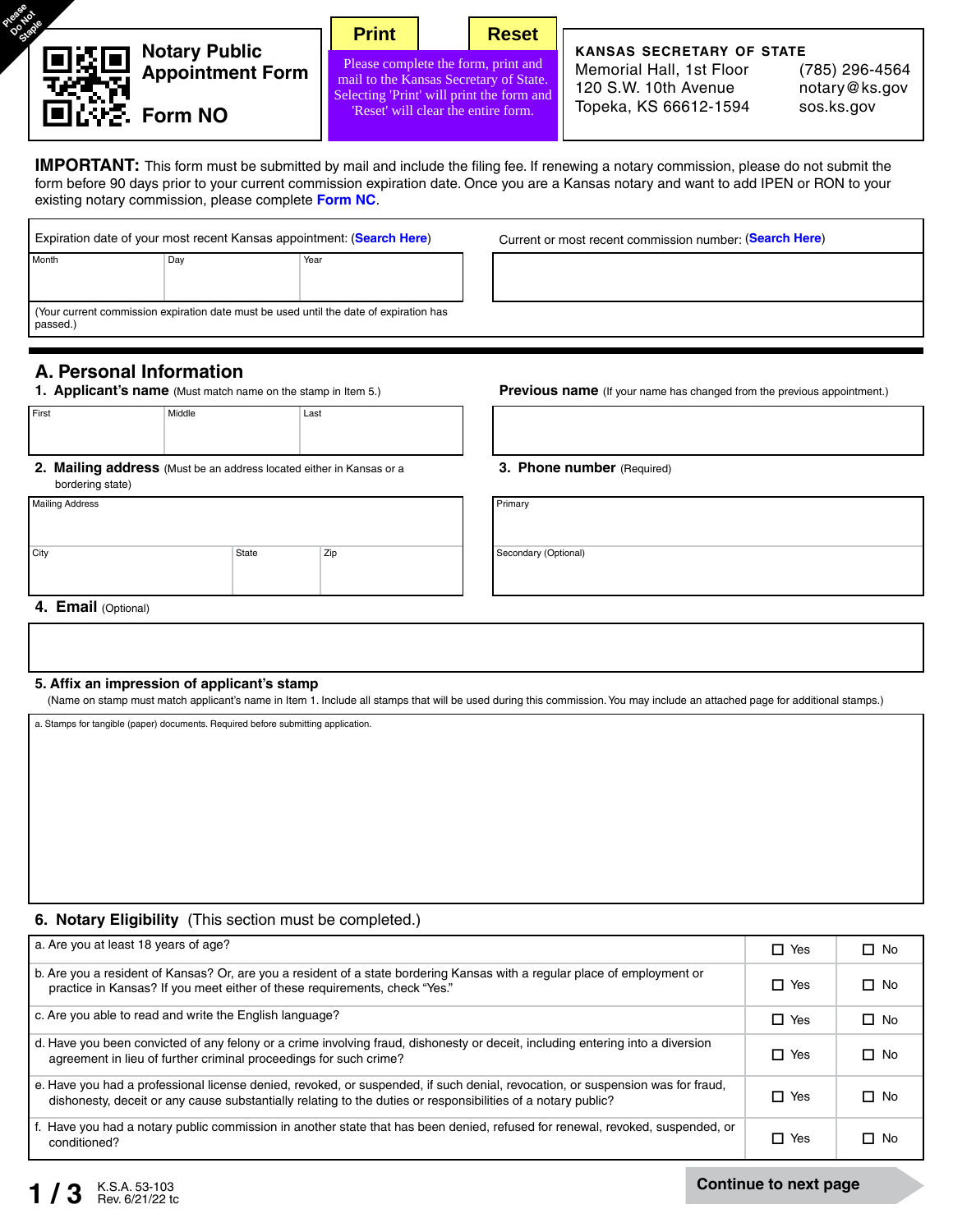## **B. Oath**

**I do solemnly swear**\* (I sincerely and truly declare and affirm), under penalty of perjury, that the answers to all questions on this application are true and complete to the best of my knowledge, and that I am qualified to be appointed and commissioned as a Kansas notary public.

\* The applicant may say the phrase inside the parentheses instead of the words in bold.

**7. Applicant's signature** (must be a wet ink signature, or provide a wet ink signature on an attached page if signed electronically)

| X |                                                      |      |    |                                                                                                                                     |
|---|------------------------------------------------------|------|----|-------------------------------------------------------------------------------------------------------------------------------------|
|   |                                                      |      |    | 8. To be completed by the notary who witnesses the applicant's signature: (See sample in the Kansas Notary Public Handbook page 23) |
|   | a. State of                                          |      |    |                                                                                                                                     |
|   | <b>County of</b>                                     |      |    |                                                                                                                                     |
|   | b. Signed and sworn to (or affirmed)<br>before me on |      | by |                                                                                                                                     |
|   |                                                      | Date |    | Name of person swearing oath (#7)<br>Name of applicant (#1)                                                                         |
|   | c. Signature of notary                               |      |    |                                                                                                                                     |
|   | d. My commission expires:                            |      |    | (Notary Stamp)                                                                                                                      |
|   |                                                      | Date |    |                                                                                                                                     |

## **C. Notary Surety Bond** (The surety company must complete this section.)

## **9. Name and address of surety company**

| Name                  |       |     |
|-----------------------|-------|-----|
|                       |       |     |
| <b>Street Address</b> |       |     |
|                       |       |     |
| City                  | State | Zip |
|                       |       |     |
|                       |       |     |

Know All Persons By These Presents: That we, the above-named applicant as principal and as surety company, give bond payable to any individual who may be harmed as a result of a breach of duty by said applicant acting in his/her official capacity as notary public, in the amount of twelve thousand dollars (\$12,000) as assurance for the due discharge of the duties of his/her office of notary public and we do bind ourselves, and each of our heirs, executors and administrators, jointly and severally. Applicant was, on the date of issuance of commission, bonded as a notary public in and for the state of Kansas, to hold office for the term of four years in accordance with the laws of this state. Now, therefore, if said applicant shall faithfully discharge the duties of the office of notary public, as prescribed by law, then this obligation shall be void. Further, we, the surety company, understand that we are required by state law to report to the secretary of state the outcome on any claim filed on this bond.

### **10. Attorney-in-Fact Signature**

(Corporate Seal)

**Date**

| _____ |     |      |
|-------|-----|------|
| Month | Day | Year |
|       |     |      |
|       |     |      |